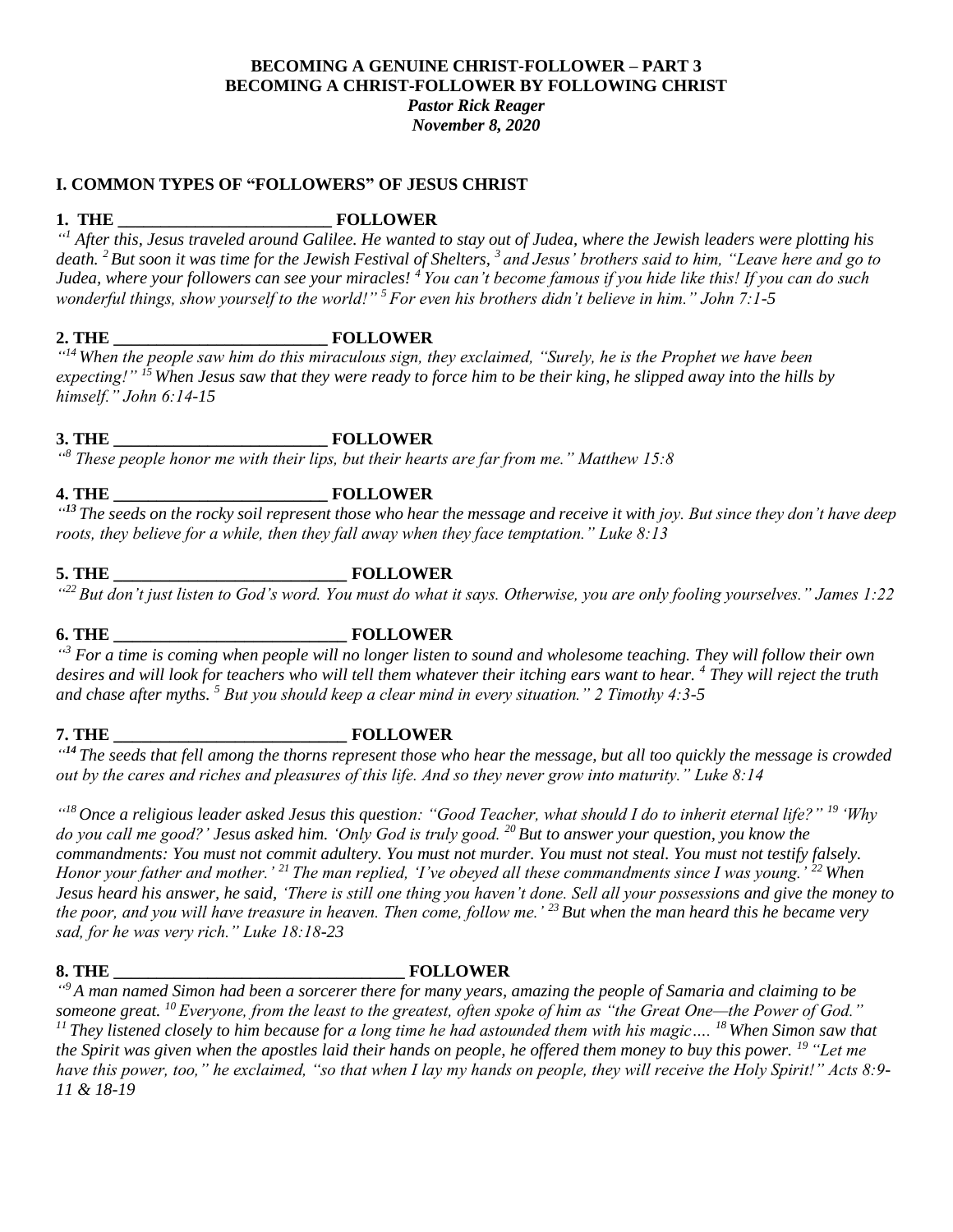### **II. WHAT DO ALL THESE "FOLLOWERS" HAVE IN COMMON?**

## **1. NONE ARE REALLY**  $\qquad \qquad$  **(THEY MERELY**

## **A GENUINE CHRIST-FOLLOWER, \_\_\_\_\_\_\_\_\_\_\_\_\_\_\_\_\_\_\_\_\_\_\_\_\_\_\_\_\_\_\_\_\_\_\_\_\_\_\_\_**

<sup>423</sup> Then he said to the crowd, "If any of you wants to be my follower, you must give up your own way, take up your *cross daily, and follow me." Luke 9:23*

| THEY ARE:<br><b>I. FULLY</b> |  |
|------------------------------|--|
| <b>II. FULLY</b>             |  |
|                              |  |

## **III. HOW TO BE A SOLD-OUT FOLLOWER OF CHRIST**

**III. FULLY** 

## 1. **I MUST CHOOSE TO**

*" <sup>25</sup> A large crowd was following Jesus. He turned around and said to them, <sup>26</sup> "If you want to be my disciple, you must, by comparison, hate everyone else—your father and mother, wife and children, brothers and sisters—yes, even your own life. Otherwise, you cannot be my disciple. <sup>27</sup> And if you do not carry your own cross and follow me, you cannot be my disciple… <sup>33</sup> So you cannot become my disciple without giving up everything you own." Luke 14:25-27 & 33*

*" <sup>25</sup> If you try to hang on to your life, you will lose it. But if you give up your life for my sake, you will save it. <sup>26</sup> And*  what do you benefit if you gain the whole world but lose your own soul?<sup>[\[a\]](https://www.biblegateway.com/passage/?search=Matthew%2016%3A25-26&version=NLT#fen-NLT-23675a)</sup> Is anything worth more than your soul?" *Matthew 16:25-26*

## **2. I MUST FOCUS MY LIFE ON 5 THINGS:**

## **i. I MUST PRIORITIZE \_\_\_\_\_\_\_\_\_\_\_\_\_\_\_\_\_\_\_\_\_\_\_\_\_\_\_\_\_\_\_\_\_\_\_\_\_\_\_\_\_\_\_\_\_\_\_\_\_\_\_\_\_\_\_\_\_\_\_\_\_\_\_\_\_\_\_\_\_**

*" <sup>6</sup> You have endowed him with eternal blessings and given him the joy of your presence. <sup>7</sup> For the king trusts in the Lord. The unfailing love of the Most High will keep him from stumbling." Psalm 21:6-7*

*" <sup>4</sup> There I will go to the altar of God, to God—the source of all my joy." Psalm 43:4*

*" <sup>4</sup> Take delight in the LORD and he will give you your heart's desires." Psalm 37:4*

## **SEEK TO \_\_\_\_\_\_\_\_\_\_\_\_\_\_\_\_\_\_\_\_\_\_\_\_\_\_\_\_\_\_\_\_\_\_\_\_\_\_\_\_\_\_\_ GOD**

*" <sup>25</sup> A large crowd was following Jesus. He turned around and said to them, <sup>26</sup> "If you want to be my disciple, you must, by comparison, hate everyone else—your father and mother, wife and children, brothers and sisters—yes, even your own life. Otherwise, you cannot be my disciple." Luke 14:25-26*

*" <sup>37</sup> 'You must love the LORD your God with all your heart, all your soul, and all your mind.' <sup>38</sup> This is the first and greatest commandment." Matthew 22:37-38*

### **ii. I MUST PRIORITIZE \_\_\_\_\_\_\_\_\_\_\_\_\_\_\_\_\_\_\_\_\_\_\_\_\_\_\_\_\_\_\_\_\_\_\_\_\_\_\_\_\_\_\_\_\_\_\_\_\_\_\_\_\_\_\_\_\_\_\_\_\_\_\_\_\_\_\_\_\_\_\_\_**

*" <sup>4</sup> But Jesus told him, "No! The Scriptures say, 'People do not live by bread alone, but by every word that comes from the mouth of God.'" Matthew 4:4*

*" 8 Study this Book of Instruction continually. Meditate on it day and night so you will be sure to obey everything written in it. Only then will you prosper and succeed in all you do." Joshua 1:8*

*" <sup>18</sup> Pray in the Spirit at all times and on every occasion. Stay alert and be persistent in your prayers for all believers everywhere." Ephesians 6:18*